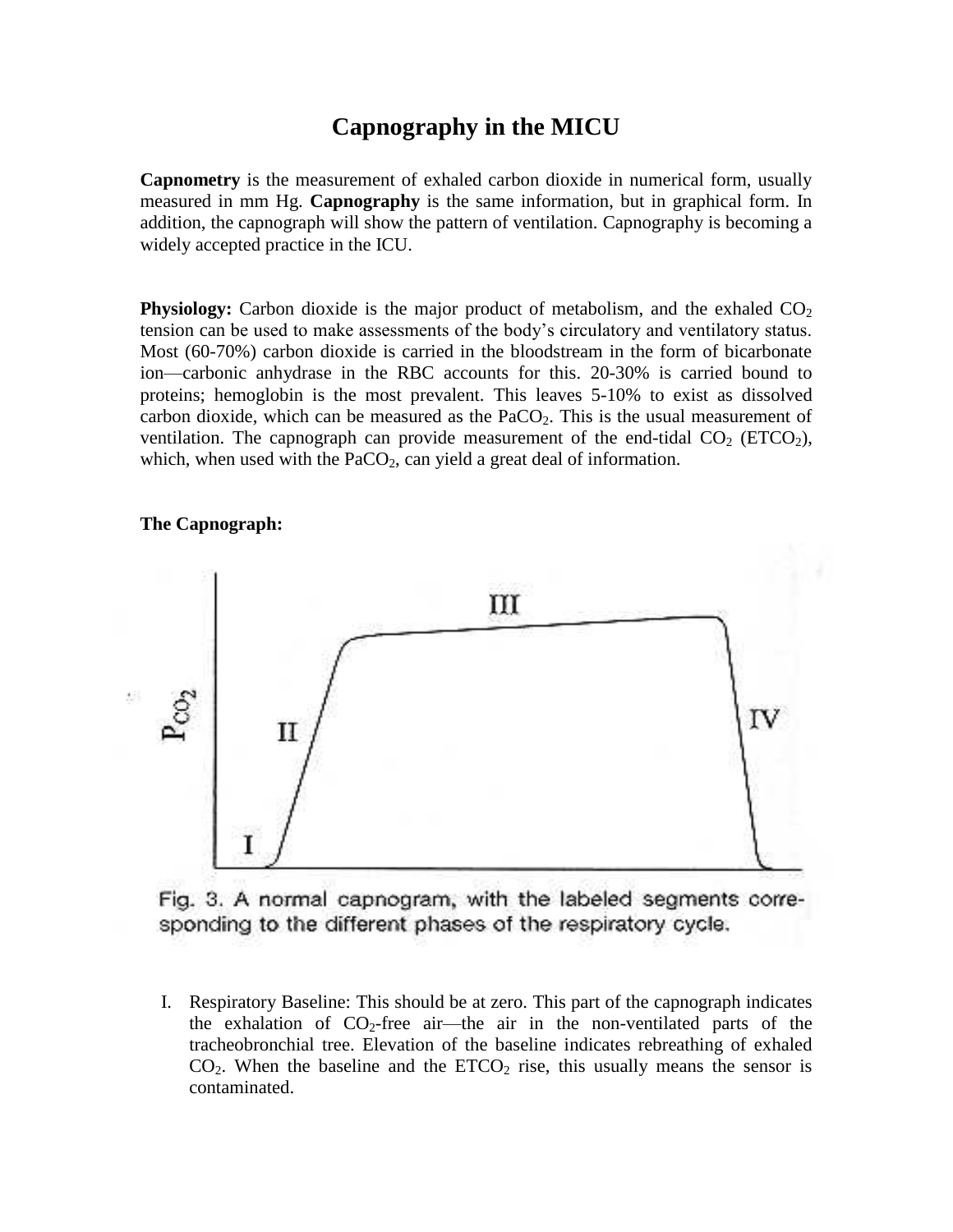- II. Expiratory Upstroke: This should be a steep slope, as it indicates the rapid exhalation of  $CO<sub>2</sub>$  from the proximal acini mixed with dead-space gas. When it is less steep, this indicates a prolongation of the time it takes for  $CO<sub>2</sub>$  to get from the acini to the sensor. This can be seen in cases of bronchospasm and incomplete obstruction of the endotracheal tube from secretions.
- III. Expiratory Plateau: This should be horizontal, or nearly so. The end point of the plateau is the ETCO<sub>2</sub>. This phase indicates the maximal ventilation of  $CO<sub>2</sub>$  from the lungs. An up sloping plateau can represent incomplete alveolar emptying, such as seen in COPD, partial airway obstruction, or obstruction of the endotracheal tube.
- IV. Inspiratory Downstroke: The fourth phase represents the inhalation of  $CO<sub>2</sub>$ -free gas. Leaks in the ventilator system or cuff can cause prolongation of this phase.

#### **Clinical Use:**

The first step in interpreting the capnograph should be to assess the presence or absence of a waveform. The absence of a waveform indicates one of two things:

- 1. Failure to ventilate (esophageal intubation, tube in the hypopharynx, obstruction of the tube, apnea). **THIS IS AN EMERGENCY. FIX THE PROBLEM.**
- 2. Mechanical mishaps—fix the equipment! This should only be considered after you've *thoroughly* investigated #1, by the way.

Keep in mind that the  $ETCO<sub>2</sub>$  will never exceed, and rarely match, the PaCO<sub>2</sub>. The  $ETCO<sub>2</sub>$  isn't a replacement for the arterial blood gas. Knowing that the  $ETCO<sub>2</sub>$  never exceeds the PaCO<sub>2</sub> is very helpful—it means that whatever the ETCO<sub>2</sub>, the PaCO<sub>2</sub> is at least that high. It could be a little higher, or a lot higher, but it's higher.

For example, if a patient has an  $ETCO<sub>2</sub>$  of 60, you know that the PaCO<sub>2</sub> is at least that. It could be 65, or 105, but it's at least 60. If it's important to the patient to have a  $PaCO<sub>2</sub>$  in the 35-40 range, then you know to increase the minute ventilation on the ventilator.

The next step is to compare the  $ETCO<sub>2</sub>$  with the PaCO<sub>2</sub>. The normal arterial-alveolar  $CO<sub>2</sub>$ gradient is usually 3-5 mm Hg. A wide gradient means that there are areas of lung where the ventilation and perfusion aren't matched. Consider the following if there is a large difference between the  $PaCO<sub>2</sub>$  and  $ETCO<sub>2</sub>$ :

- 1. Poor cardiac function, leading to low perfusion
- 2. Pulmonary embolism, leading to an increase in dead space
- 3. ARDS
- 4. VQ mismatch from COPD, pneumonitis, or other pulmonary pathology
- 5. Hypovolemia and/or hemorrhage
- 6. Air trapping from dynamic hyperinflation
- 7. Overdistension of alveoli from excessive ventilator pressure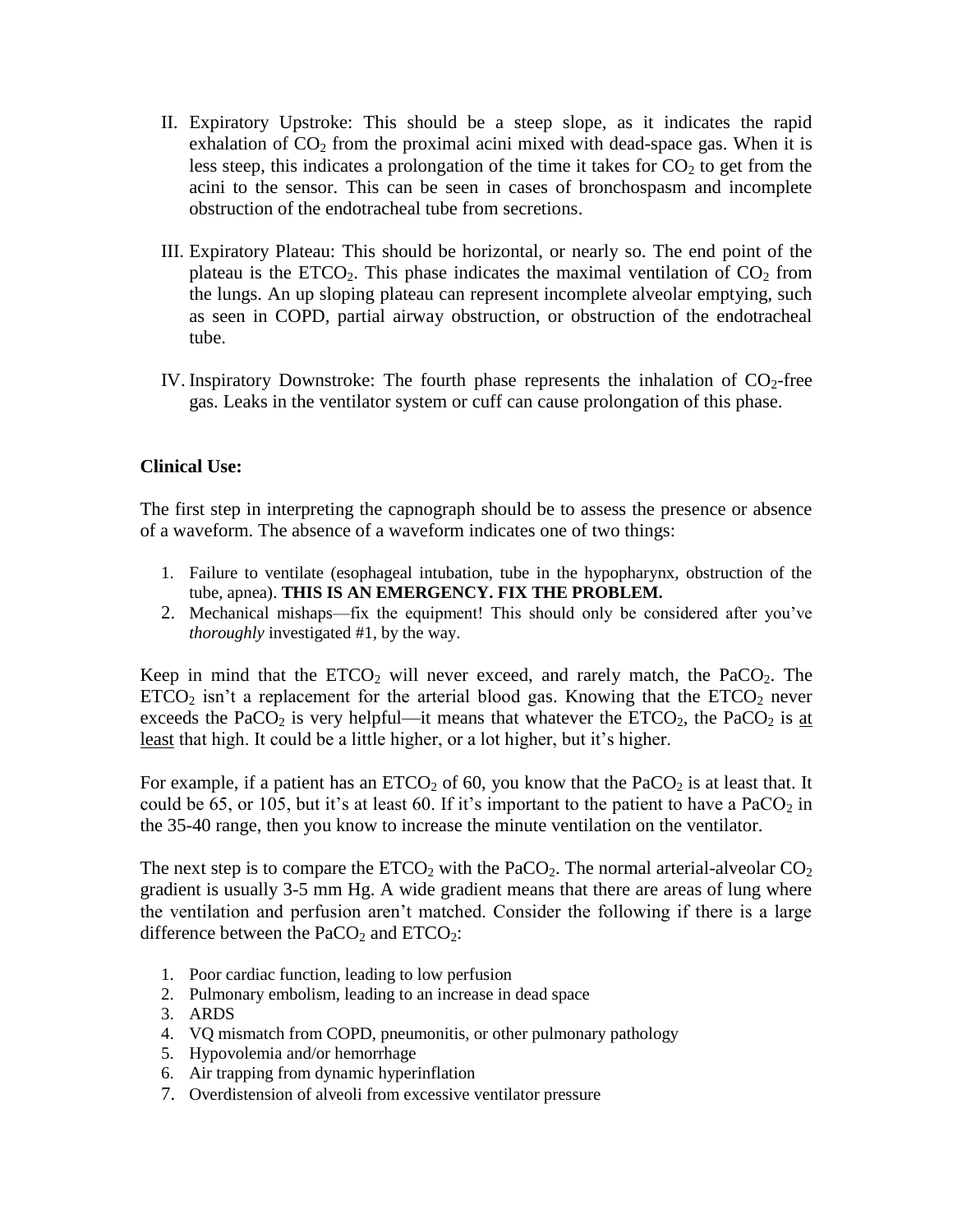It's just as important to follow trends in the gradient. A gradient of 10 mm Hg represents a significant change in a patient who had a  $PaCO<sub>2</sub>-ETCO<sub>2</sub>$  gradient of 4 mm Hg yesterday.

Look at the waveform and its amplitude—a discernable waveform with low amplitude usually represents a sudden increase in dead-space ventilation. However, even cardiac arrest will not drop the plateau to zero—the  $CO<sub>2</sub>$  in the lung must be washed out. A zero or near-zero reading, especially with an abnormal waveform, usually indicates a misplaced ETT, obstruction of the tube, or an equipment problem. A waveform with a gradually decreasing amplitude indicates diminishing  $CO<sub>2</sub>$  production (hypothermia) or decreasing  $CO_2$  delivery to the lungs (cardiac failure). A sudden increase in the  $ETCO_2$ occurs after a seizure, bicarbonate administration, reperfusion of an ischemic limb, or ROSC after cardiac arrest.

#### **CPR:**

CPR is often an unscientific, throw-the-book-at-'em procedure. Capnography is a cheap, noninvasive, objective method for assessing the success or failure of various interventions. Cardiac arrest causes a wide  $a-A$  DCO<sub>2</sub>; narrowing of the gradient, as demonstrated by rising  $ETCO<sub>2</sub>$ , indicates increasing pulmonary circulation and therefore increasing cardiac output. Animal and human studies have shown the correlation between ETCO<sup>2</sup> and coronary perfusion pressure, the chief predictor of ROSC (return of spontaneous circulation). It also has been shown to correlate with cerebral blood flow.

Transient increases in the  $ETCO<sub>2</sub>$  can be seen with administration of bicarbonate, highdose epinephrine, and hyperventilation. It is important to maintain constant minute ventilation during CPR. Return of spontaneous circulation will produce a sudden increase in  $ETCO<sub>2</sub>$ , usually to 40 mm Hg or more.

One major advantage of using capnography in CPR is the ability to assess the efficacy of closed chest compressions. A drop in the  $ETCO<sub>2</sub>$  can be due to rescuer fatigue.  $ETCO<sub>2</sub>$ can also be used to guide the depth and frequency of chest compressions—objective data, and much more reliable than pulse palpation (usually retrograde venous flow). If the  $ETCO<sub>2</sub>$  is less than 10 mm Hg, the American Heart Association's ACLS Guideline suggests trying to improve CPR quality by optimizing chest compressions. Additionally, a discernable waveform and  $ETCO<sub>2</sub>$  can reveal pseudo-EMD, which should be treated with vasopressors and fluid support.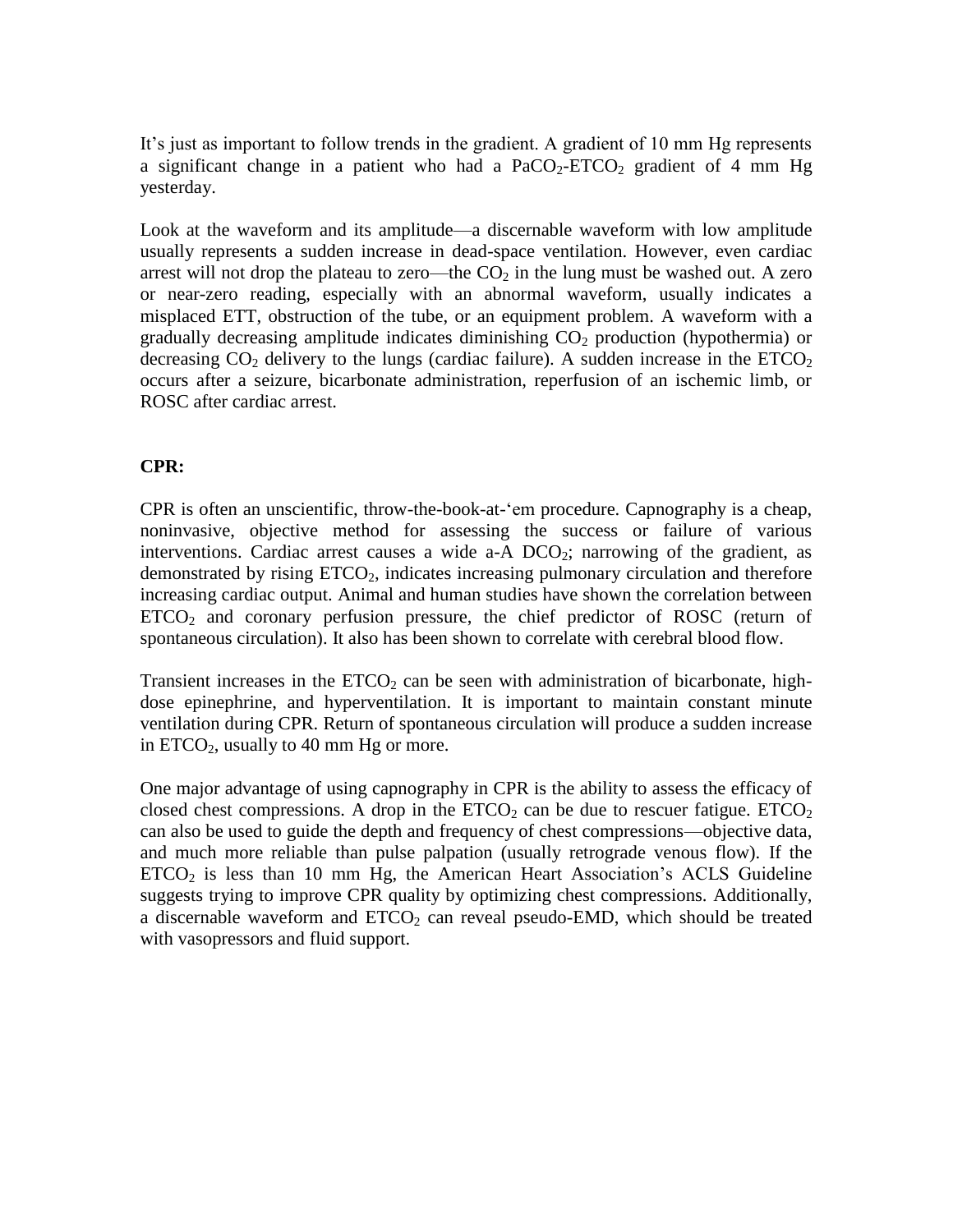

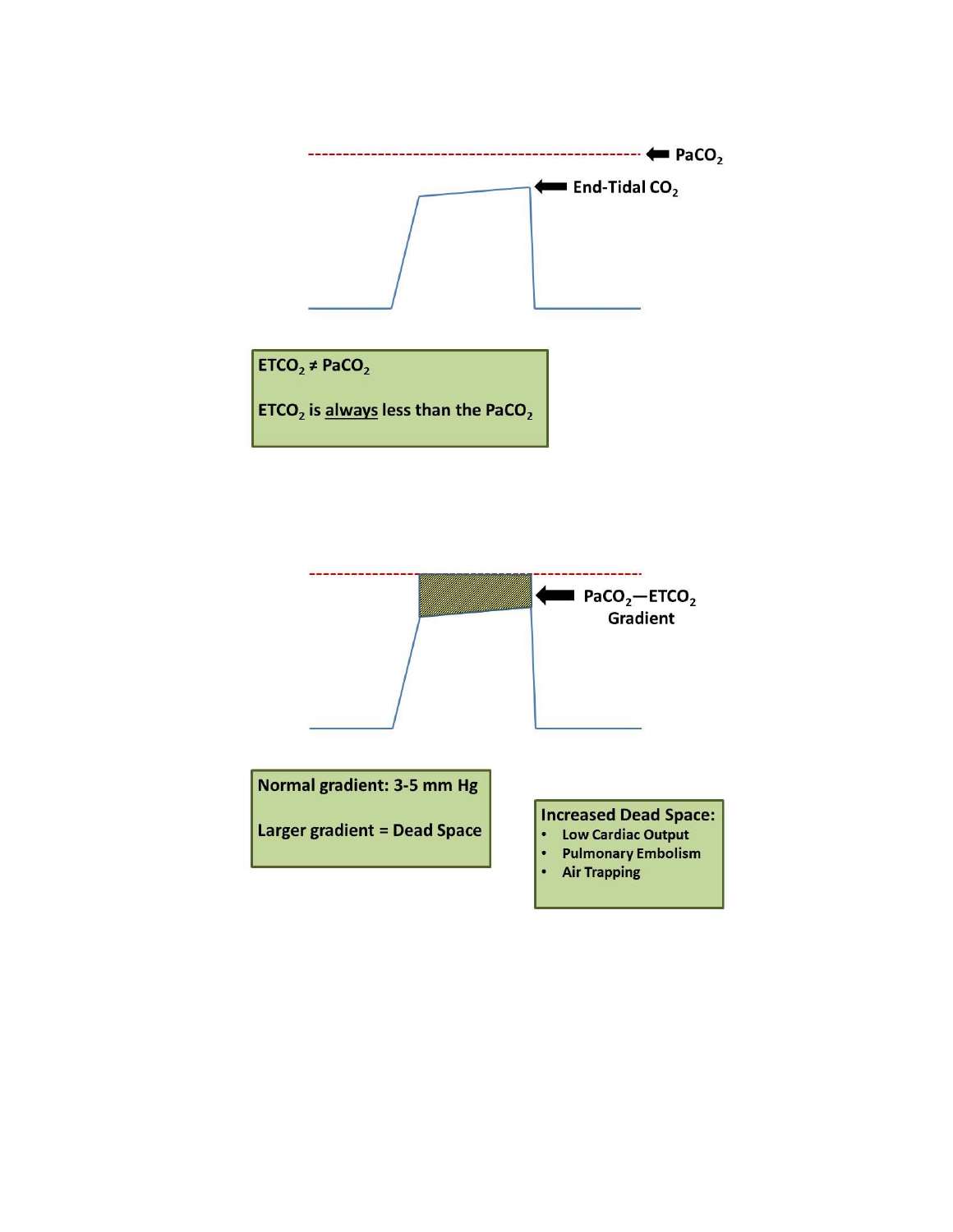